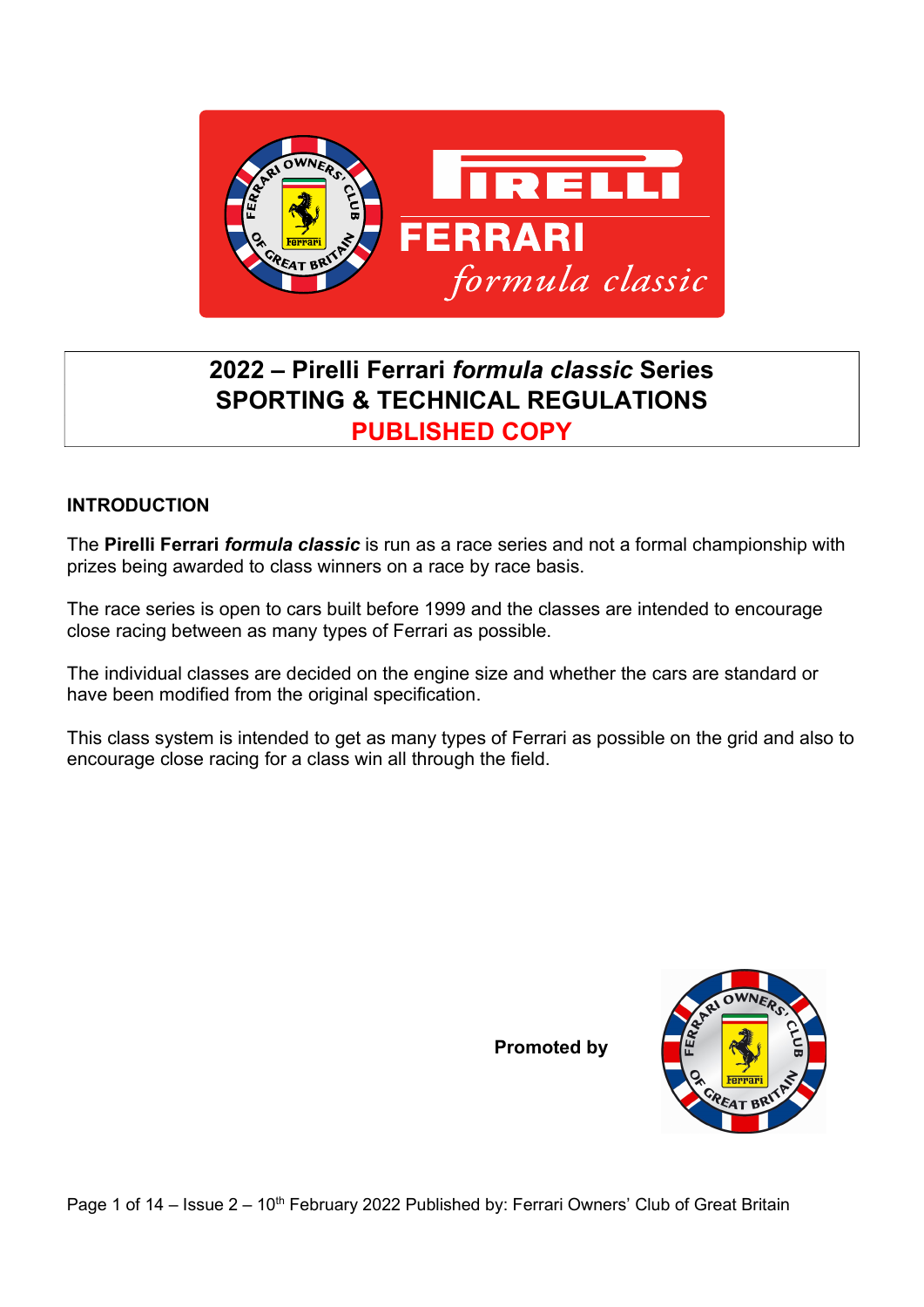#### 1. SPORTING REGULATIONS - GENERAL

## 1.1 TITLE & JURISDICTION:

The Pirelli Ferrari formula classic Series is organised and administered by the Ferrari Owners' Club of Great Britain (FOC) in accordance with the General Regulations of the Royal Automobile Club Motor Sports Association [Motorsport UK] (incorporating the provisions of the International Sporting Code of the FIA) and these Championship Regulations.

Motorsport UK Series Registration No. RS2022/069 Race Status: Interclub

## 1.2 OFFICIALS:

- 1.2.1 Co-ordinator: Steve Burns Cavallino House, 2 Church Way, Whittlebury, Northamptonshire, NN12 8XS Tel. 07701 004694 E-mail. steve.burns@ferrariownersclub.co.uk
- 1.2.2 Eligibility Scrutineer: Andy Bush 24 Chequers Lane, Gressenhall, Dereham, Norfolk, NR20 4EU Tel. 01362 869129 or 07833 592727 E-mail. andy.bush@dashsundials.co.uk

## 1.3 COMPETITOR ELIGIBILITY:

- 1.3.1 Entry to the Series will be by invitation of the FOC. Entrants must be fully paid up valid membership card holding members of the Ferrari Owners' Club of Great Britain and be in possession of a valid current Motorsport UK Entrants Licences, where applicable.
- 1.3.2 Drivers and Entrant/Drivers must: (a) be current fully paid up valid membership card holding members of the Ferrari Owners' Club of Great Britain, and (b) be Registered for the Series, and (c) be in possession of valid current Competition Race Club Status Licence, as a minimum. Note; Motorsport UK General Regulation Q.11.6.2 – Any driver competing in a vehicle of 0.34bhp/kg or higher (excluding driver weight) and measured at the driven wheels must be the holder of a Race National licence, as a minimum.

(d) Or be in possession of the highest grade of national Race licence or valid FIA International Licence, together with their ASN's written consent ((H)25.2. and FIA ISC Article 2.3.7.b applies)

(e) If participation in the Series requires absence from education a driver, in full time school education is required to have the approval of their head teacher and a letter stating such approval from their school in order to fulfil registration for the Series. A driver shall not take time out of their education to participate in motor sport without the prior written approval of their education establishment.

- 1.3.3 All necessary documentation must be presented for checking at all rounds when signingon.
- 1.3.4 Guest competitors may be invited to race concurrently with cars racing in the Series. Guests may compete with Ferraris not necessarily complying with these Regulations, and their results will be disregarded for the purposes of the Series.

## 1.4 REGISTRATION:

 1.4.1 All drivers must register as competitors for the Series by returning the Registration Form to the Co-ordinator prior to the Final Closing Date for the first round being entered (forms available from the Club office or Series Co-ordinator). Following approval, an invitation will be issued on behalf of the FOC.

1.4.2 The Registration Fee for the series is £325.00.

Page 2 of 14 – Issue 2 – 10<sup>th</sup> February 2022 Published by: Ferrari Owners' Club of Great Britain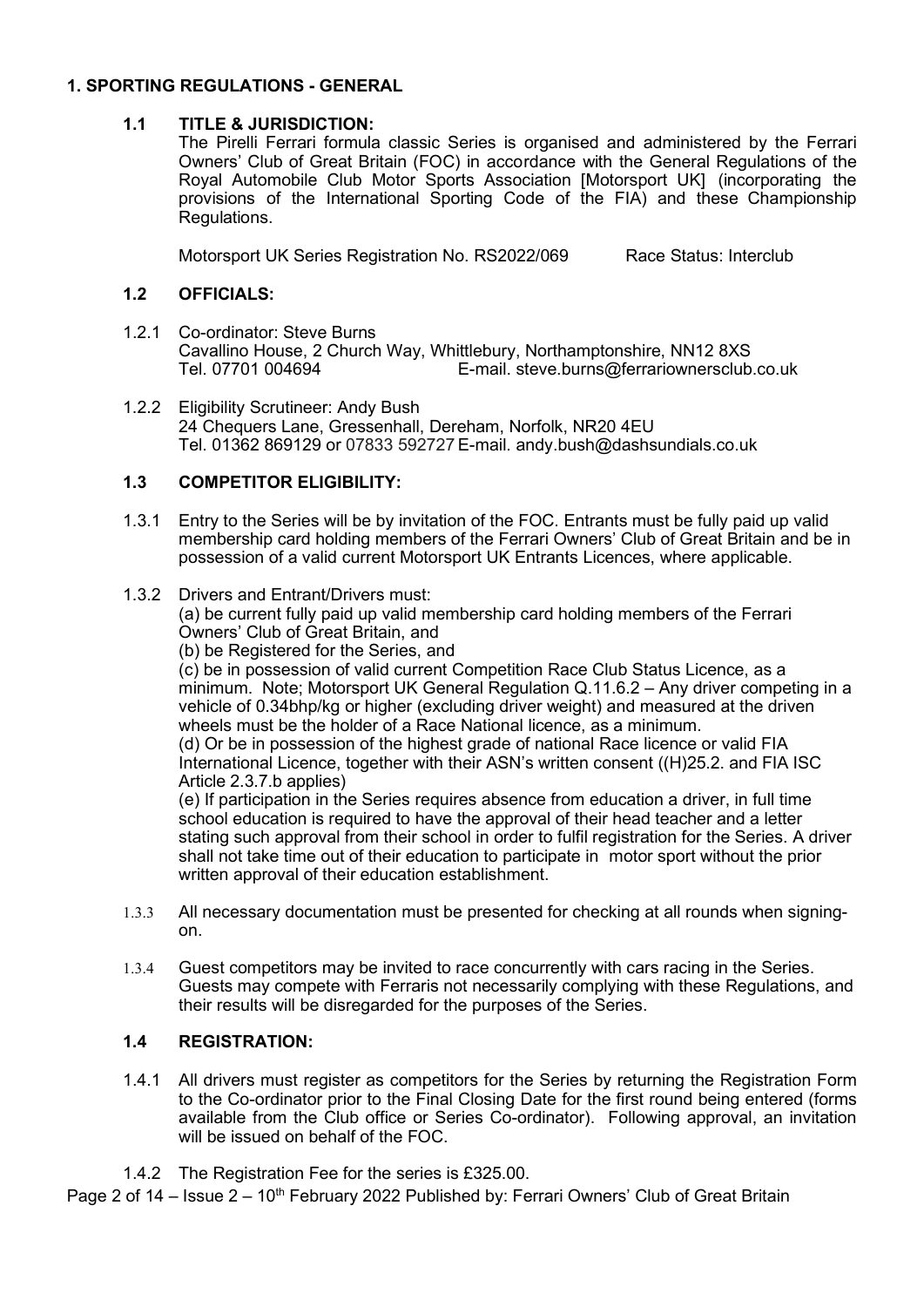- 1.4.3 Registration numbers will be the permanent Competition numbers for the Series.
- 1.4.4 Acceptance or rejection of registration is entirely at the discretion of the organisers and promoters.
- 1.4.5 Following acceptance of registration, the Series Organisers reserve the right to instruct that the car is power tested at the Series nominated 'Rolling Road' and to seal the engine and components in accordance with Motorsport UK General Regulation J.3.1.6. The cost of the test will be born by the Series Organisers. Transportation to/from the nominated Rolling Road facility and any transportation costs incurred will be the responsibility of the Entrant.
- 1.4.6 Following power testing the Series Organisers reserve the right to specify the fitting of ballast (5.14.2) and/or specify a minimum ride height measurement in the interest of balancing performance.
- 1.4.7 The nominated Rolling Road for power testing is; DK Engineering, Little Green Street Farm, Chorleywood, Hertfordshire, WD3 6EA Tel. 01923 287687. The Series Organisers reserve the right to nominate and use an alternative facility in the event of force majeure.

#### 1.5 SERIES ROUNDS:

The Series will be contested at the following events;

| Date:                                 | Venue:                             | Grade:    |
|---------------------------------------|------------------------------------|-----------|
| 6/7 May 2022                          | <b>Oulton Park (International)</b> | Interclub |
| 28/29 May 2022                        | Snetterton (300)                   | Interclub |
| 25/26 June 2022                       | Donington Park (National)          | Interclub |
| 23/24 July 2022                       | Anglesey (International & Coastal) | Interclub |
| 14 August 2022                        | Brands Hatch (Indy)                | Interclub |
| 3/4 September 2021                    | Brands Hatch (Indy & GP)           | Interclub |
| 17/18 September 2021 Silverstone (GP) |                                    | Interclub |

## 1.6 SCORING:

1.6.1 This is a series of individual races with no accumulative scoring or awards.

#### 1.7 AWARDS:

- 1.7.1 All awards are to be provided by the Ferrari Owners' Club of Great Britain.
- 1.7.2 PER ROUND Trophies to 1<sup>st</sup>, 2<sup>nd</sup> & 3<sup>rd</sup> in each class
- 1.7.3 Bonuses: The organisers/sponsors/promoters reserve the right to provide additional awards for and during the Series.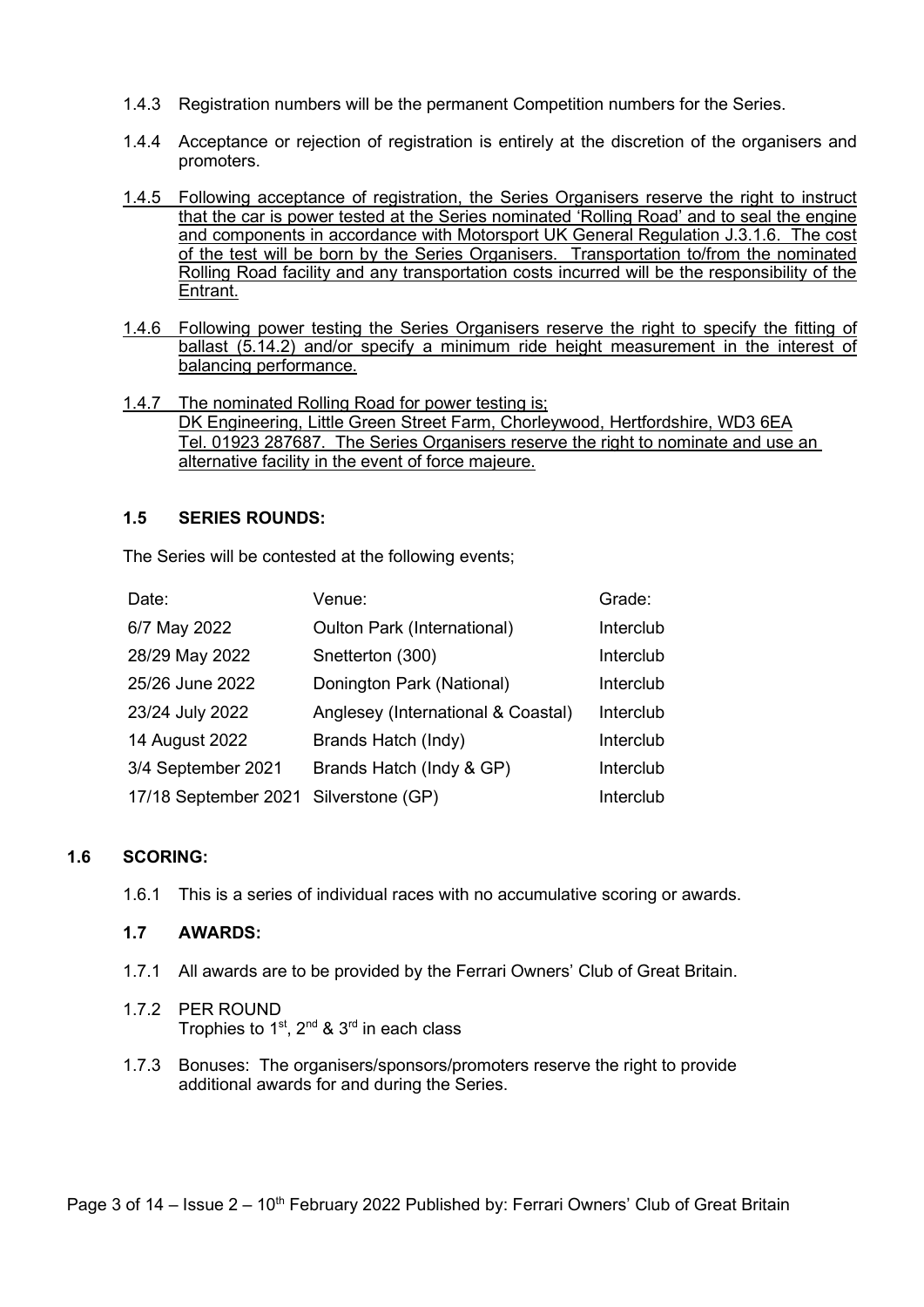## 2. SERIES EVENT MEETINGS AND RACE PROCEDURES

## 2.1 ENTRIES

- 2.1.1 Competitors are responsible for sending in correct and complete entries with the correct entry fee prior to the closing date for entries before each event.
- 2.1.2 Incorrect or incomplete entries (Including Driver to be Nominated Entries) are to be held in abeyance until they are complete and correct and the date of receipt for acceptance of entry purposes shall be the date on which the Meeting Organiser receives the missing or corrected information or fee.
- 2.1.3 Any withdrawal of Entry or Driver/Car changes made after acceptance of any entry must be notified to the Meeting Organisers in writing. D25.1.12. applies.
- 2.1.4 The Entry Fee for each event shall be specified in the SRs and on the entry form.
- 2.1.5 Reserves will be listed in the Final List of Entries published with Final Instructions or in a Bulletin.

#### 2.2 BRIEFINGS:

Organisers should notify Competitors of the times and locations for all briefings in the Final Instructions for the meetings. Competitors must attend all briefings.

#### 2.3 QUALIFICATION PRACTICE:

- 2.3.1 Should any Practice session be disrupted the Clerk of the Course shall not be obliged to resume or re-run the session; the decision of the Clerk of the Course shall be final.
- 2.3.2 Each driver shall complete a minimum of 3 laps in the car to be raced, and in the correct session, in order to qualify (Motorsport UK Regulations Q.12.4).
- 2.3.3 When more than one race is held at an event and only one qualifying session is scheduled, the grid for Race 1 will be based on the fastest qualifying times. For Race 2, the grid will be based on the second fastest qualifying times. In the case of a third race, the grid for Race 3 will be based on the finishing order in Race 2 with any non-finishers and non-starters placed at the back of the grid in reverse order of retirement.

#### 2.4. RACES:

Should any race be disrupted the Clerk of the Course shall not be obliged to resume or rerun the race (Q.12.15).

## 2.5 STARTS:

- 2.5.1 All cars will be released to form up on the grid prior to the start in a 1x1 formation as specified on the grid sheet.
- 2.5.2 The start will be via Standing start, unless 2.5.6 applies. The minimum Countdown procedures/audible warnings sequence shall be:- 1 minute to start of Green Flag Lap - Start Engines/Clear Grid. 30 Seconds - Visible and audible warning for start of Green Flag Lap. A five second board will be used to indicate that the grid is complete. The red lights will be switched on five seconds after the board is withdrawn.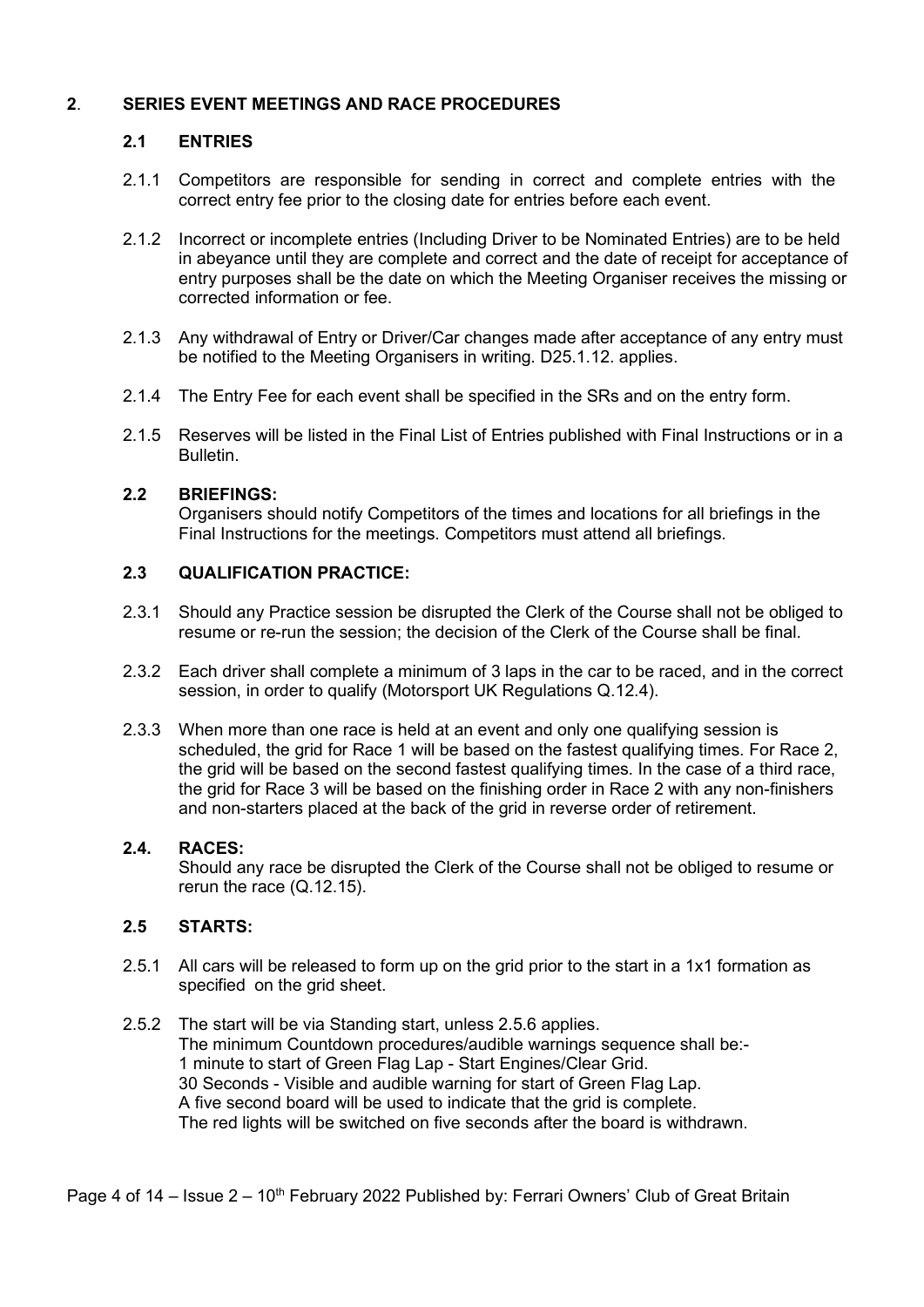- 2.5.3 Any car removed from the grid after the 1 minute signal or driven into the pits on the Green Flag lap shall be held in the pitlane and may start the race after the last car has passed the startline or pitlane exit, whichever is the later to take the start from the grid.
- 2.5.4 Any driver unable to start the Green Flag lap or start are required to indicate their situation as per Motorsport UK Regulation Q.12.11.2. In addition any driver unable to maintain grid positions on the Green Flag Lap, to the extent that ALL other cars are ahead of them, may complete the Green Flag lap but MUST remain at the rear of the last row of the grid but ahead of any cars to be started with a time delay.
- 2.5.5 In the event of any starting lights failure the Starter will revert to use of the National Flag.
- 2.5.6 At certain events a Rolling Start may be used. In this case a bulletin will be issued to all drivers detailing the procedure.

## 2.6 SESSION RED FLAG

Should the need arise to stop any race or practice, RED LIGHTS will be switched on at the Startline and RED FLAGS will be displayed at the Startline and at all Marshals Signalling Points around the Circuit.

This is the signal for all drivers to cease circulating at racing speeds, to slow to a safe and reasonable pace and to return to the pit lane, during practice, and to the starting grid area, during a race, unless otherwise directed by officials.

Cars may not enter the Pits unless directed to do so. Work on cars already in the Pits must cease when a race is stopped.

#### 2.7 PITS, PADDOCK & PITLANE SAFETY

- 2.7.1 Pits & Paddock: Competitors must ensure that the Motorsport UK, Circuit Management and Organising Club Safety Regulations are complied with at all times.
- 2.7.2 Pitlane: The outer lane or lanes are to be kept unobstructed to allow safe passage of cars at all times. The onus shall be on all Drivers to take all due care and respect the pit lane speed limits.
- 2.7.3 Refuelling: May only be carried out in accordance with the Motorsport UK General Regulations, the Organising Club Regulations, Circuit Management Regulations and the SRs or Final Instructions issued for each Circuit/Meeting.
- 2.7.4 Speed Limit: Pit Lane Speed Limit will be 60kph

#### 2.8 RACE FINISHES

After taking the Chequered Flag drivers are required to:

- I. progressively and safely slow down
- II. remain behind any competitors ahead of them,
- III. return to the Pit Lane Entrance/Paddock Entrance as instructed,
- IV. comply with any directions given by Marshals or Officials
- V. keep their helmets on and harnesses done up while on the circuit or in the pitlane.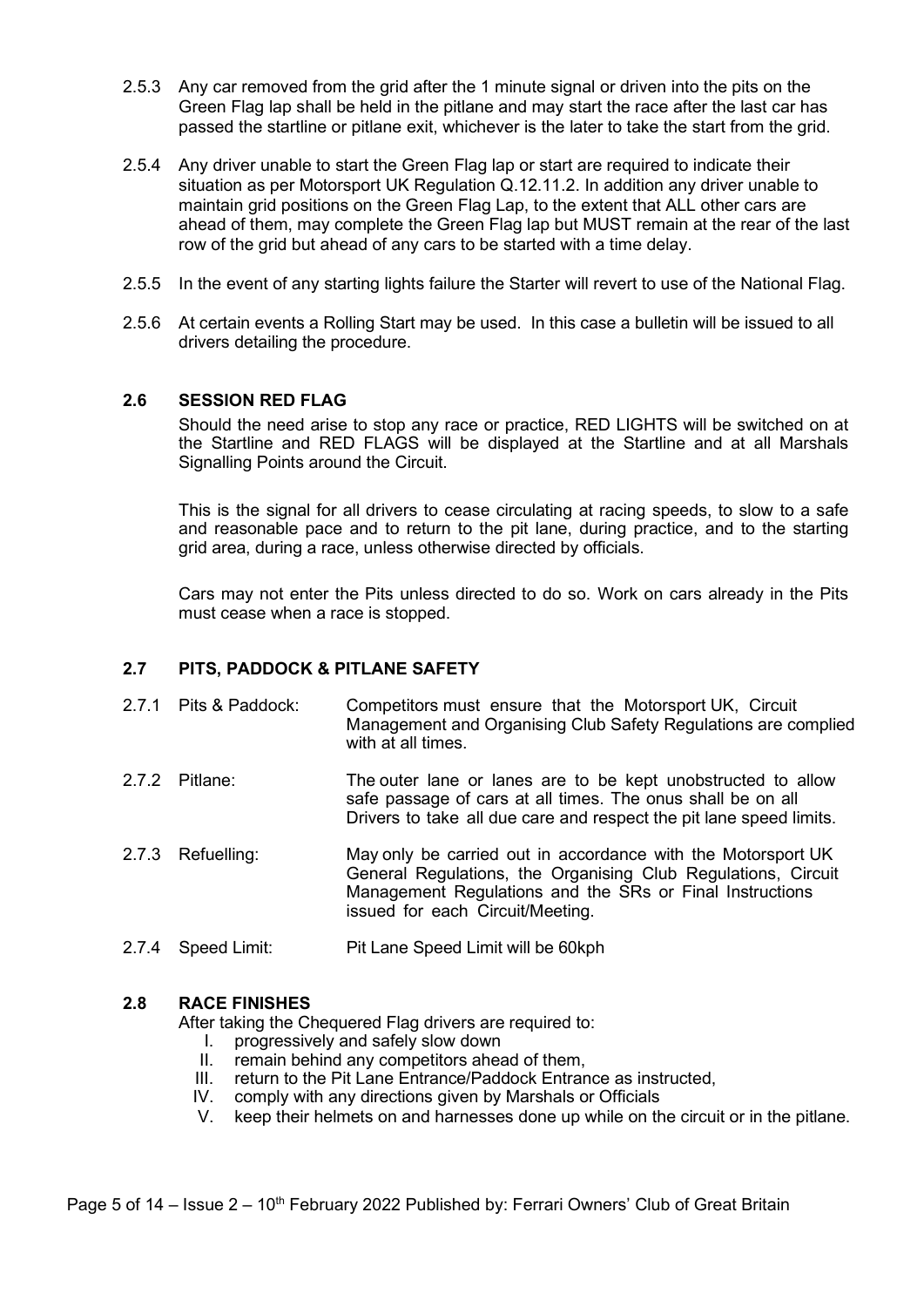## 2.9 RESULTS

All Practice Timesheets, Grids, Race Results are to be deemed Provisional until all vehicles are released by Scrutineers after Post Practice/Race Scrutineering and/or after completion of any Judicial or Technical Procedures. (Motorsport UK regulation (D)26.3.)

## 2.10 TIMING MODULES

At all times throughout the event, competing vehicles shall be fitted with a working timing identification module (i.e. transponder) in accordance with Motorsport UK General Regulation Q.12.8.1.

## 2.11 QUALIFICATION RACES

If any event is oversubscribed the Organising Club may at their discretion run Qualification Races or separate races to accommodate all entries.

## 2.12 OPERATION OF SAFETY CAR

The Safety Car will be brought into operation and run in accordance with Section Q, Appendix 3 of the Motorsport UK General Regulations.

## 2.13 ONBOARD CAMERAS

- 2.13.1 All competitors are required to carry an on board camera for the primary purpose of safety. Footage should be retained until such time as the results are declared final. The decision to review any such video footage is at the discretion of the Clerk of the Course, the Stewards of the Meeting or the Series Co-ordinator.
- 2.13.2 It is the competitor's sole responsibility to ensure safe installation and effective operation of the camera equipment. At all times cameras must be fitted in accordance with Motorsport UK Regulations and be approved by the Chief Scrutineer in accordance with Motorsport UK General Regulation J.5.21. Cameras must be mounted in a central position with the steering wheel and front windscreen in clear view.
- 2.13.3 In the event that no data is available on request (other than due to a proven defect with the equipment) sanctions may be applied by the Clerk of the Course and/or Stewards of the Meeting, which can include but are not limited to a fine of up to £500. The burden of proof to establish the cause of such failure will lie with the competitor.

#### 3. SPECIFIC SERIES REGULATIONS None.

## 4. SPECIFIC SERIES PENALTIES

In accordance with Section C of the current Motorsport UK Yearbook.

## 4.1 DRIVING STANDARDS

In pursuit of the encouragement of high driving standards and respect for other competitors, the Series Co-ordinator and the Clerk of the Course (or any other appropriate Motorsport UK Official) will consider any incident or occurrence prior to the issue of the results. As a result of their consideration if (a) a breach of driving standards and/or (b) behaviour either on or off the track such as to bring the Club or the Series into disrepute and/or (c) any other breach of these Regulations, the Clerk of the Course may take any action as prescribed in the Motorsport UK Regulations. In addition to any such action, the Series Co-ordinator may issue a Series 'Yellow Card' warning to any competitor for action or driving deemed to be detrimental to other participants and/or the interests of the Series.

Page 6 of 14 – Issue 2 – 10<sup>th</sup> February 2022 Published by: Ferrari Owners' Club of Great Britain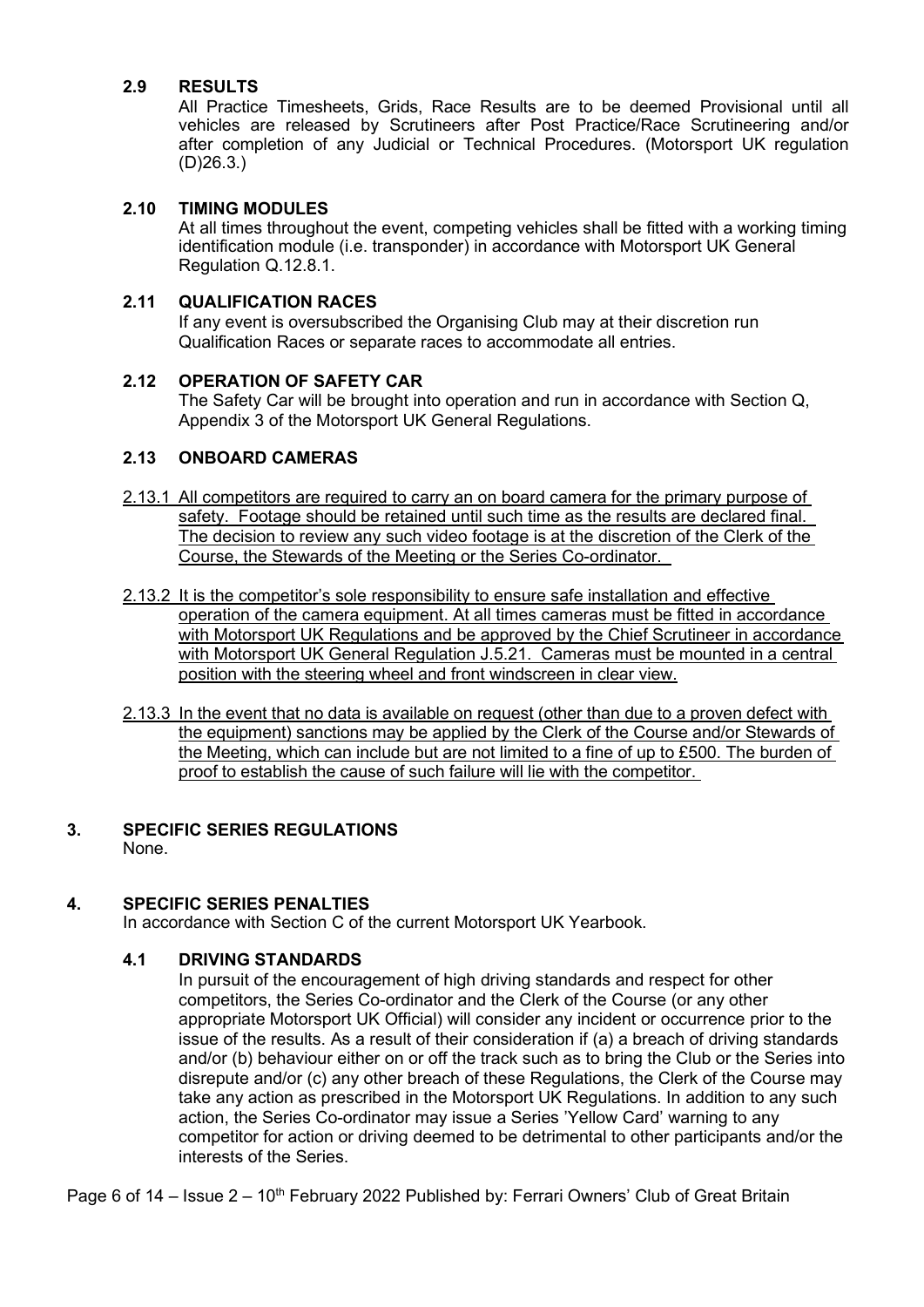In the event of any external damage sustained during the competition, regardless of how it may have been caused, the Eligibility Scrutineer will, following examination, notify the Series Co-ordinator. After such notification the Series Co-ordinator may request from those involved a written account of the incident, such account to be provided within 7 days.

Following enquiries into the incident, the Series Co-ordinator may issue a Series 'Yellow Card' to any competitor deemed to be (a) in breach of driving standards and/or (b) behaviour either on or off the track such as to bring the Club or the Series into disrepute and/or any other breach of these Regulations. More than one 'Yellow Card' may be issued for any incident. Each competitor will be notified of the outcome of such inquiry, whether action is taken or not.

Notwithstanding the above, where a competitor is involved in incidents on multiple occasions, whether action is taken for each incident or not, their driving conduct will be reviewed by the Series Co-ordinator and any competitor deemed to be in (a) breach of driving standards and/or (b) behaviour either on or off the track such as to bring the Club or the Series into disrepute and/or any other breach of these Regulations may be issued with a 'Yellow Card'.

If a competitor is issued with a 'Yellow Card' they will be placed under observation by the Clerk of the Course at the following two events in which they take part. If any competitor receives more than two 'Yellow Cards' that competitor may be subject to any of the following:

(a) Exclusion from one or more subsequent rounds of the Series and placed under observation for the remaining rounds of the season.

(b) Be required to attend a specified ARDS certified race school to satisfactorily complete a course specially devised by the FOC in conjunction with that race school. The course will be at the competitor's expense.

(c) Withdrawal of the Invitation to take part in the Series. 'Yellow Cards' are cumulative and are cancelled at the end of the season.

#### 4.2 ENGINE SPEED RPM MONITORING PENALTY

In accordance with 5.7.3 engine speed may be monitored (Group 5) using data recorders supplied by the Ferrari Owners' Club. Competitors are responsible for installing the data recorder in accordance with the supplied fitting instructions. Data will be retrieved by the Series Eligibility Scrutineer after each session. Infringements will be reported to the Clerk of the Course who may penalise the competitor in accordance with Motorsport UK General Regulation C.2.1.1. as follows;

(a) a reprimand for infringements recorded during Free Practice

(b) a 10 position grid place penalty for infringements recorded during Qualifying, and

(c) a time penalty of up to 10 seconds for infringements recorded during Races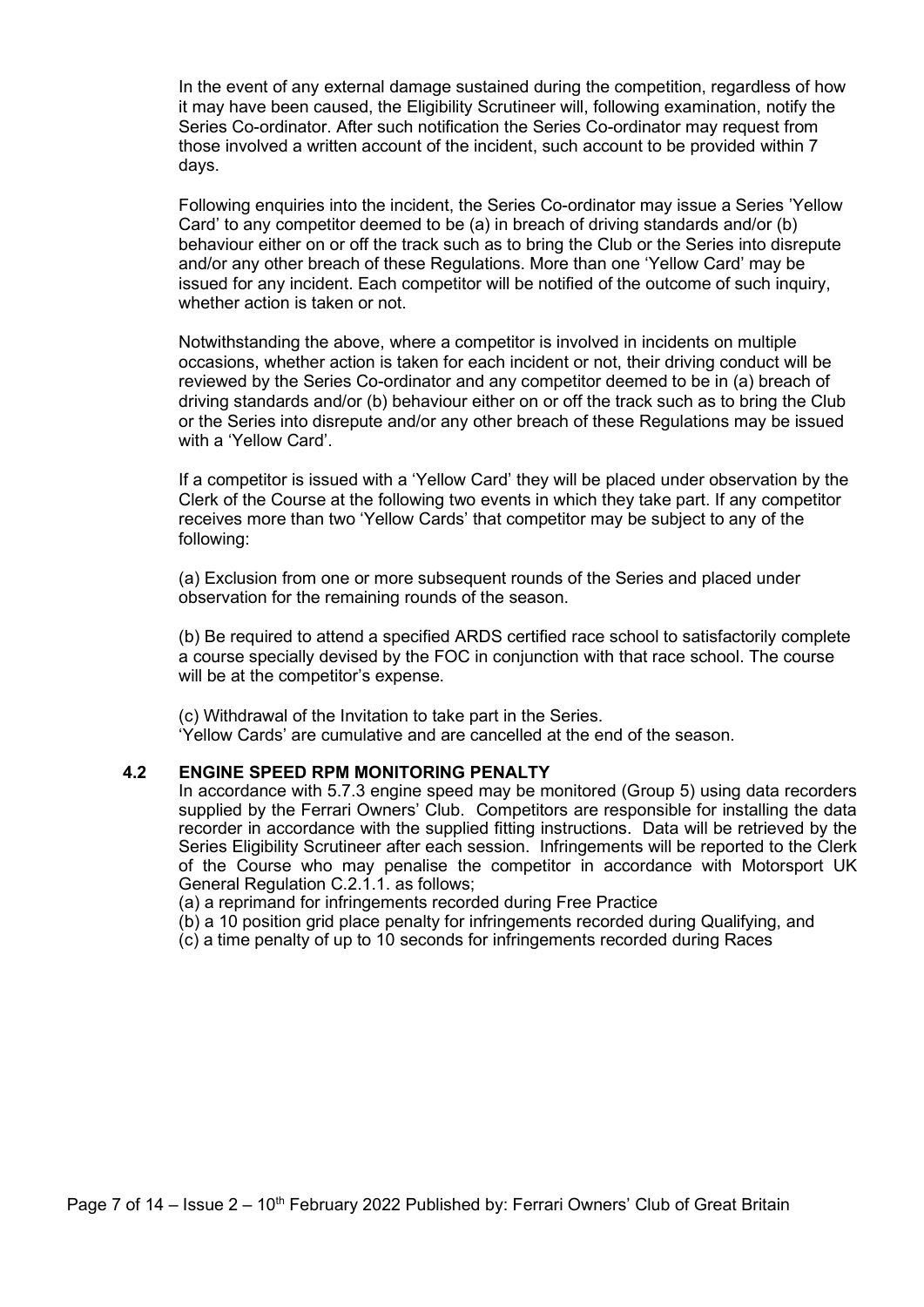#### 5. TECHNICAL REGULATIONS

#### 5.1 INTRODUCTION

The following Technical Regulations are set out in accordance with the Motorsport UK specified format and it should be clearly understood that if the following texts do not clearly specify that you can do it you should work on the principle that you cannot.

The words "standard" and "original" shall mean in accordance in all respects (whether to shape, size, material, manner of construction or otherwise) with the Manufacturer's recognised specification for the tipo or item of which the expression is used.

By registering for the Series competitors shall be deemed to have complete knowledge of the Regulations and have accepted them in full. Vehicles must comply with these Regulations at all times and conform to the previously approved details given on the Registration form.

#### 5.2 GENERAL DESCRIPTION

The Pirelli Ferrari formula classic Series is for competitors participating in Ferrari production tipos introduced by the factory prior to 1999 (i.e. before the introduction of the tipo 360 Modena) but excluding turbo-charged cars, and may be entered in one of five Groups. Where there are less than 3 entries the organisers reserve the right to amalgamate groups:

Group 1 (Gp1): Unmodified V8 Ferraris with an engine capacity not exceeding 3 litres, and older V6 and V12 cars under 3 litres

Group 2 (Gp2): Lightly modified V8 Ferraris with an engine capacity not exceeding 3 litres, and older V6 and V12 cars under 3 litres.

Group 3 (Gp3): Unmodified V8 Ferraris with an engine capacity exceeding 3 litres. Cars in this Group will be 328 GTB/S, Mondial t, unmodified 348 tipos, and unmodified older V12 cars over 3 litres.

Group 4 (Gp4): Lightly modified V8 Ferraris with an engine capacity exceeding 3 litres. Specifically lightly modified 328 GTB/S; lightly modified Mondial t; lightly modified 348 tb/spider; lightly modified 348GTB/S; 348 Challenge, unmodified F355, unmodified 456GT; unmodified 550 Maranello; modified older V12 cars over 3 litres.

Group 5 (Gp5): Modified Ferraris with an engine capacity exceeding 3 litres, including F355, F355 Challenge, 456GT, 550 Maranello.

The Group in which the car is entered will be indicated by a Category decal affixed in accordance with instructions to be advised.

## 5.3 SAFETY REQUIREMENTS

 All cars must conform to the current Motorsport UK safety requirements (Motorsport UK General Regulation Appendix K) which include the fitting of towing eyes front and rear in accordance with Q.13.1.3 of the Motorsport UK yearbook, an external ignition cut-off switch, 4 or 6 point safety harness, rearward facing warning light(s), and approved fire extinguisher. All vehicles must be fitted with an approved roll over protection system. The fitting of a full roll cage as defined in Motorsport UK General Regulation K.1.6.1 is mandatory.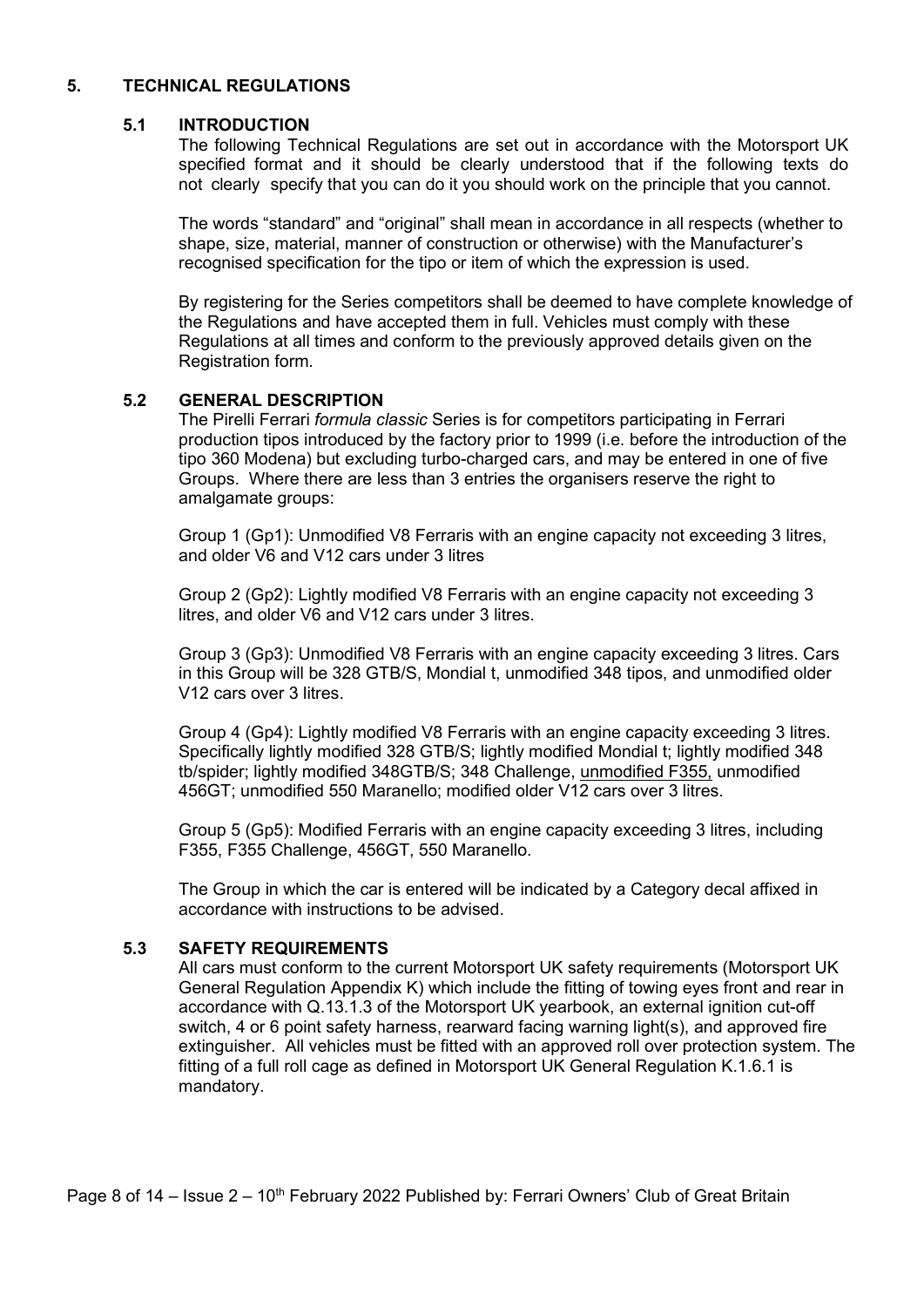## 5.4 GENERAL TECHNICAL REQUIREMENTS & EXCEPTIONS

In accordance with Motorsport UK General Regulation J.5 & Q.13.

#### 5.5 CHASSIS

In accordance with Motorsport UK General Regulation J.5.2 & Q.13.1. All Groups: Older V6 and V12 cars must be of Ferrari origin and bear the Manufacturer's Chassis Number. More recent Ferraris must be original.

#### 5.6 BODYWORK

In accordance with Motorsport UK General Regulation J.5.2 & Q.13.2.

- 5.6.1 Grp 1 and Gp3: The bodywork and glass work must be as original or, in the case of recreated cars, must be an accurate reproduction of a recognised Ferrari tipo. The original trim must be retained although carpets may be removed. Passenger seats may be removed. The Driver's seat may be replaced by one of competition type and similar in dimensions to the original. The bulkhead between the engine bay and the boot area must remain as original and all surfaces of the boot must be devoid of non-standard holes or apertures. The boot area must not contain any tanks or mechanical items, with the exception of fitting an Accusump. Engine covers must be fully closed to ensure the car's original silhouette is maintained. It is not permitted to form additional holes or apertures in the bodywork.
- 5.6.2 Gp2 and Gp4: Bodywork as for Gp3 but the material for the windows may be changed. The original interior door trim may be removed and changed for an alternative material. Passenger seats may be removed. The Driver's seat may be replaced by one of competition type and similar in dimensions to the original. The centre console may be modified in width (but not in length) and the trim may be changed for an alternative material. The appearance of the modified console must be similar in style to the original and be approved by the Eligibility Scrutineer. The bulkhead between the engine bay and the boot area must remain although holes may be added and sections may be removed. Engine covers must be fully closed to ensure the car's original silhouette is maintained. It is not permitted to form additional holes or apertures in the bodywork. Oil coolers, catch tanks, header tanks and Accusumps may be fitted in the boot area.
- 5.6.3 Gp5: Aero devices are permitted on tipos when originally fitted by the Factory subject to the limitations prescribed by Motorsport UK J.5.2.7. The original silhouette must be maintained except the rear wing may be changed. However the wing chord for F355 must conform to Challenge specification. The material of the bodywork and windows may be changed. The removal of the passenger seat is optional and the driver's seat is not required to be of Ferrari origin. There is no restriction on the removal of interior trim, carpets, etc. Dashboards and fascia panels need not be original but the instrument panel must bear a strong resemblance to the original tipo. A non-original steering wheel may be fitted.

#### 5.7 ENGINE

In accordance with Motorsport UK General Regulation J.5.4.

- 5.7.1 Gp1 and Gp3: For V8 Ferraris must be as original with the exception of the following relaxations: (a) Carburettor jets, where applicable, may be changed. Carburettor air boxes must be retained with a maximum of two air inlets. (b) Any proprietary exhaust system may be fitted although the exhaust manifolds must remain of the original pattern.
	- (c) An alternative radiator may be fitted provided it occupies the original position.
	- (d) The provision of engine oil coolers within the original bodywork is allowed.

Page 9 of 14 – Issue  $2 - 10$ <sup>th</sup> February 2022 Published by: Ferrari Owners' Club of Great Britain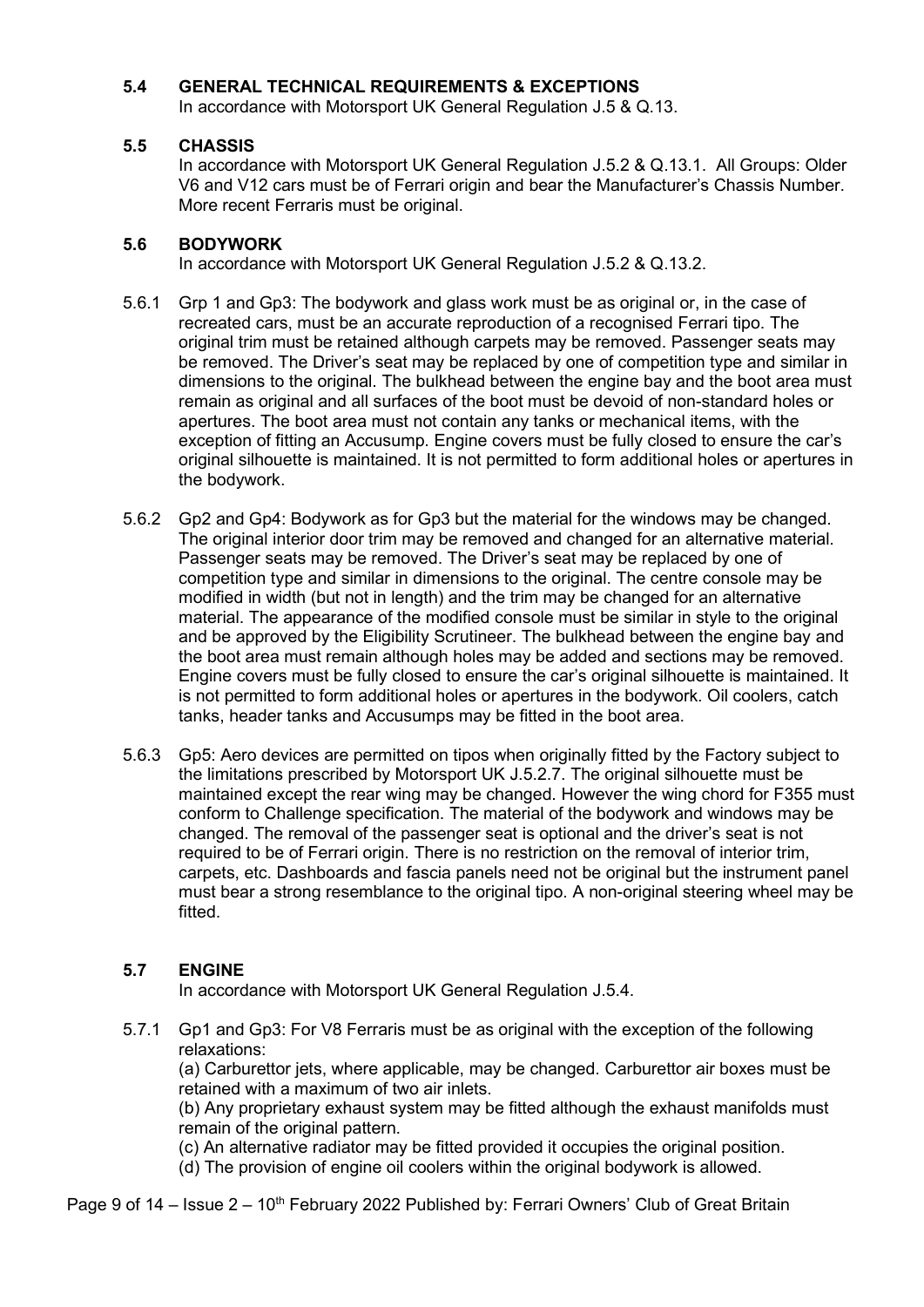(e) All ignition systems must remain as originally fitted including coil packs with the exception of the following: 308GT4, 308GTB/S and Mondial tipos (other than Mondial t) originally fitted with points ignition may be substituted with an electronic alternative with either distributor or crank trigger to determine the timing of the spark. 328GTB/S cars: the original ECUs and coil packs may be replaced by units approved by the FOC Race Committee and specified in the appropriate Bulletin.

(f) Engine mounts must remain as original.

For older V6 and V12 must be of Ferrari origin and be compatible with the chassis and bodywork of the vehicle.

5.7.2 Gp2 and Gp4: For V8 Ferraris must be as original with the exception of the following relaxations:

(a) A cylinder rebore allowance of up to +0.060" is permitted.

(b) Carburettor jets and chokes, where applicable, may be changed provided that the carburettor bodies remain as original. Carburettor air boxes must be retained with a maximum of two air inlets.

(c) There is no restriction on pistons, valves and/or camshafts.

(d) An alternative dry oil sump system may be fitted.

(e) Any proprietary exhaust system (including manifolds and silencers) may be fitted.

(f) An alternative radiator may be fitted provided it occupies the original position.

(g) The provision of engine oil coolers within the original bodywork is allowed.

(h) All ignition systems must remain as originally fitted including coil packs with the exception of the following: 308GT4, 308GTB/S and Mondial tipos (other than Mondial t) originally fitted with points ignition may be substituted with an electronic alternative with either distributor or crank trigger to determine the timing of the spark. 328GTB/S cars: the original ECUs and coil packs may be replaced by units approved by the FOC Race Committee and specified in the appropriate Bulletin.

(j) Engine mounts are free.

For older V6 and V12 the engine must be of Ferrari origin and be compatible with the chassis and bodywork of the vehicle.

5.7.3 Gp5: Engines must be to original tipo type, specifically bore and stroke. Engine internals, specifically Crankshaft, Camshafts & Pistons must be to original specification. The ignition system and exhaust system is free. Maximum RPM must not exceed 8,500 at any point during competition. In the interest of balancing performance the Organisers reserve the right to amend this limit at any time during the season by issuing a bulletin.

#### 5.8 SUSPENSIONS

In accordance with Motorsport UK General Regulation J.5.5.

5.8.1 Gp1 and Gp3: For V8 Ferraris must be as original with the following exceptions:

(a) Springs may be uprated.

(b) The original damper components may be revalved/uprated.

(c) The ride height may be adjusted but the vehicle must at all times be able to clear a block 75 x 75 x 75mm high placed in front of the car and moved as far back as the rear of the driver's seat.

5.8.2 Gp2 and Gp4: As original with the exception of the following relaxations:

(a) Springs may be uprated.

(b) The original damper components may be revalved/uprated.

(c) Alternative dampers using the original configuration and mounting points may be

fitted. (In the case of 348 Challenge cars only single adjustment dampers are permitted). (d) Alternative roll bars may be fitted.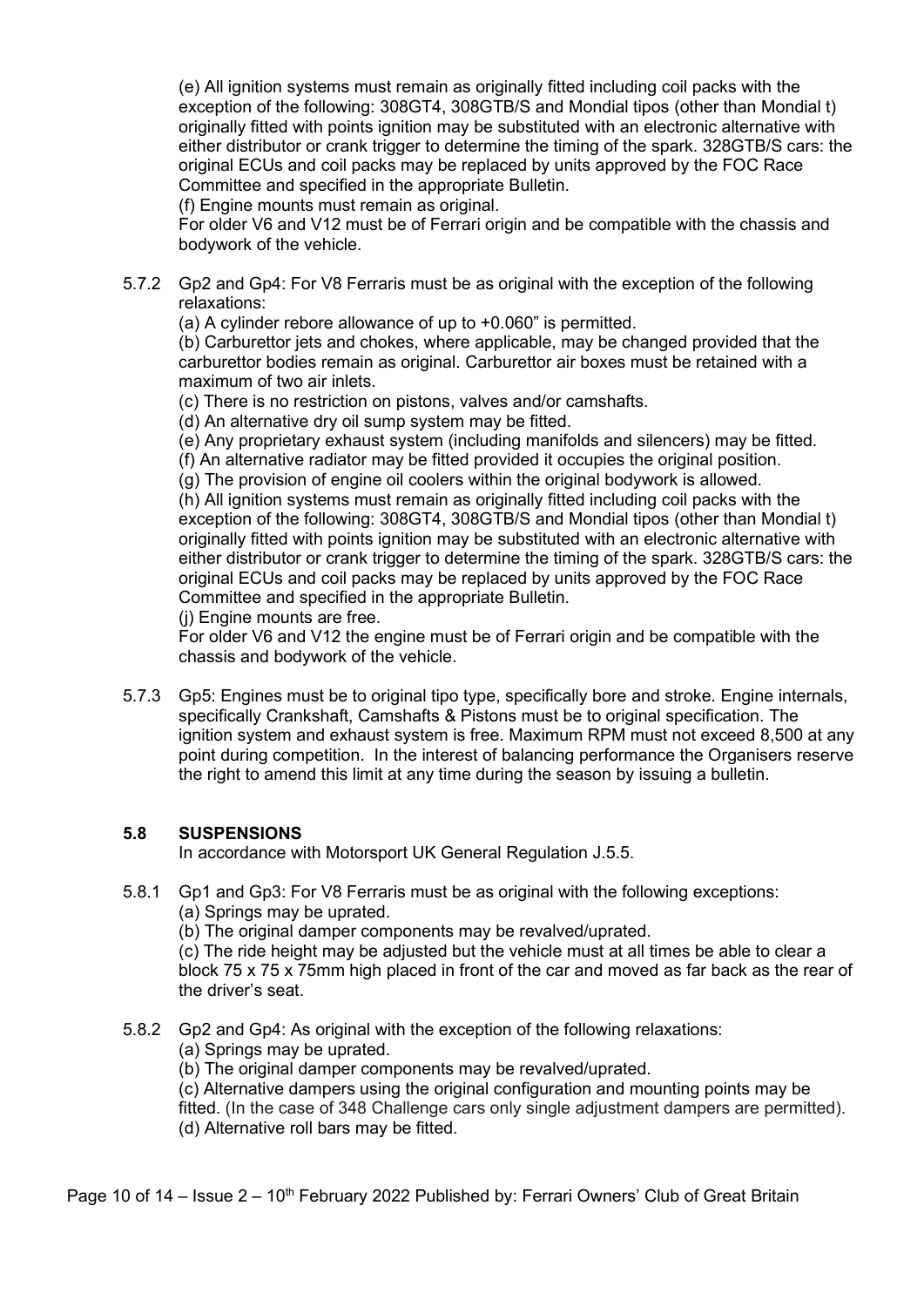(e) The ride height may be adjusted but the vehicle must at all times be able to clear a block 75 x 75 x 75mm high placed in front of the car and moved as far back as the rear of the driver's seat.

(f) Adjustable spring platforms are permitted.

5.8.3 Gp5: Alternative dampers, roll bars and springs may be fitted using the original configuration and mounting points. (In the case of F355 Challenge cars only single adjustment dampers are permitted). The ride height may be adjusted but the vehicle must at all times be able to clear a block 75 x 75 x 75mm high placed in front of the car and moved as far back as the rear of the driver's seat.

#### 5.9 TRANSMISSIONS

In accordance with Motorsport UK General Regulation J.5.11.

- 5.9.1 Gp1 and Gp3: For V8 Ferraris must be as original. For older V6 and V12 must be of Ferrari origin and compatible with the engine, chassis and bodywork of the vehicle.
- 5.9.2 Gp2 and Gp4: For V8 Ferraris must be as original with the exception that a competition clutch may be fitted. For older V6 and V12 must be of Ferrari origin and compatible with the engine, chassis and bodywork of the vehicle.
- 5.9.3 Gp5: Must be original. A competition clutch may be fitted.

#### 5.10 ELECTRICS

In accordance with Motorsport UK General Regulation J.5.14 & Q.13.9.

- 5.10.1 Gp1 and Gp3: Must be fitted with lighting and indicator equipment in working order although the original spot lights and indicators may be replaced with units that are similar in style and character to the original. For older (V6 and V12) cars the lighting equipment (not necessarily original) must be in working order.
- 5.10.2 Gp2, Gp4 and Gp5: Front lights and indicators may be removed but the aperture so formed must be covered by a solid blanking plate. For older (V6 and V12) cars the lighting equipment (not necessarily original) must be in working order.

#### 5.11 BRAKES

In accordance with Motorsport UK General Regulation J.5.6 & Q.13.4. In all Groups it is permissible to install brake cooling ducts providing no additional apertures are introduced into the bodywork.

- 5.11.1 Gp1 and Gp3: As original for the chassis and/or in keeping with the period of the car. The friction material and flexible hose material may be changed.
- 5.11.2 Gp2 and Gp4: The braking system in all respects is free except on 348 Challenge cars discs and callipers shall remain as Challenge specification.
- 5.11.3 Gp5: The braking system in all respects is free except on F355 Challenge cars discs and callipers which shall remain as Challenge specification.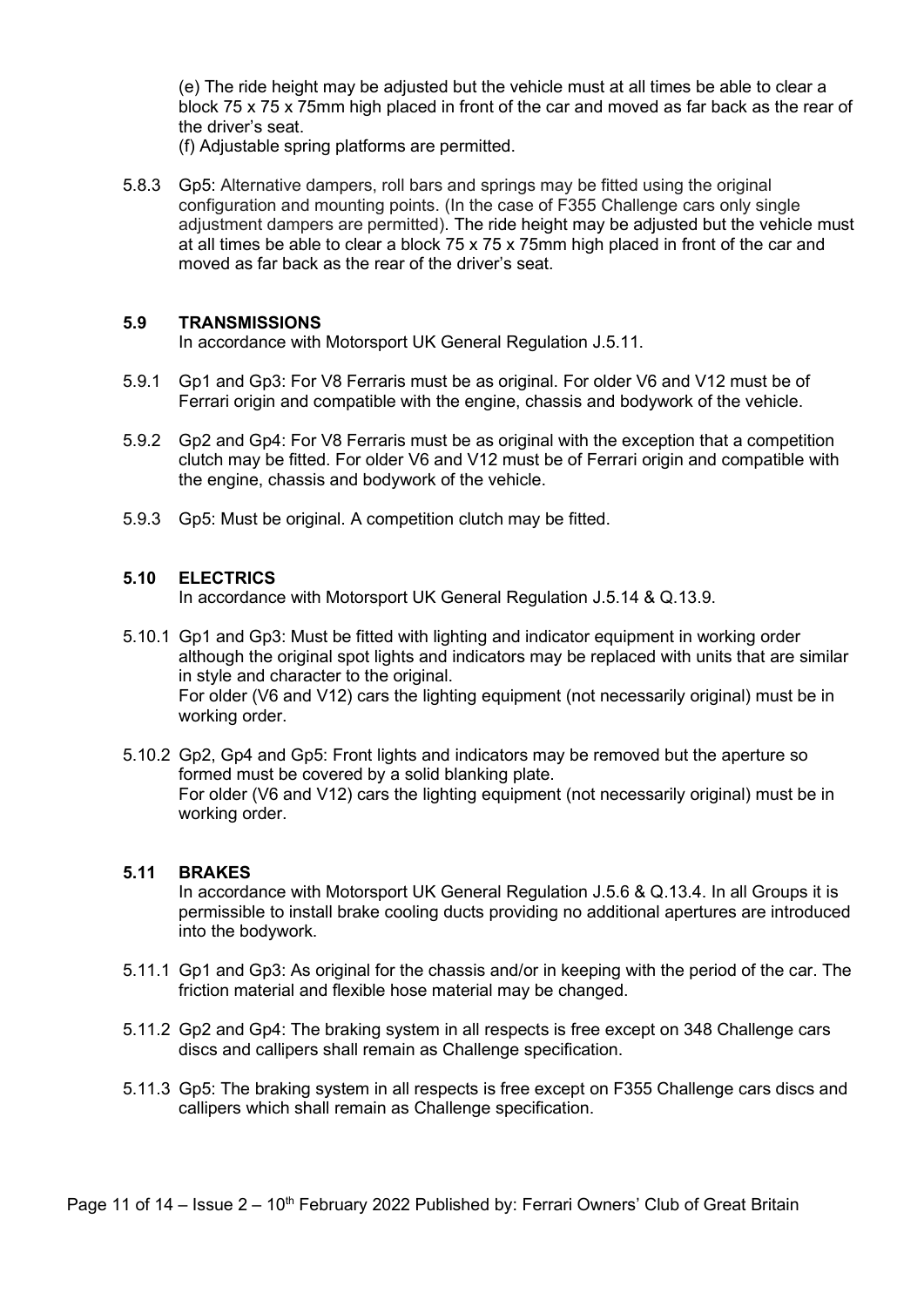#### 5.12 WHEELS/STEERING

In accordance with Motorsport UK General Regulation J.5.7, J.5.8, Q.13.5.

- 5.12.1 Gp1 and Gp3: For V6 and V12 cars wheels must be of a type as originally fitted by the Manufacturer to the tipo, including both diameter and rim width. For V8 cars in these Groups the wheels must have a diameter of 16in or 17in and rim width up to a maximum of 8in front and 9in rear. Proprietary wheels may be fitted but these must comply with the offset requirements of Motorsport UK General Regulation J.5.2.6. Steering must be as original including the steering rack ratio. A detachable steering wheel is permitted.
- 5.12.2 Gp2, Gp4 & Gp5: For V6 and V12 cars wheels must be of a type as originally fitted by the Manufacturer to the tipo, including both diameter and rim width. For V8 cars in these Groups the wheels must have a diameter of 16in or 17in and rim width up to a maximum of 8in front and 9in rear, except for 348 Challenge and F355 Challenge cars, which must conform to Challenge Regulations. Proprietary wheels may be fitted but these must comply with the offset requirements of Motorsport UK General Regulation J.5.2.6. Steering is free. A detachable steering wheel is permitted.

#### 5.13 TYRES

5.13.1 Grp1 to Grp4: Any tyre listed in Motorsport UK List 1B. Tyre sizes must be in accordance with those specified by Ferrari for the particular Ferrari tipo and the tyre must be Emarked. At each event once qualifying has begun it is not permitted to change tyres to an alternative brand or type, however replacing tyres with those of the same brand and type is permitted.

Gp5: Motorsport UK List 1B PIRELLI PZero Trofeo tyre supplied by Pirelli. Tyre sizes must be in accordance with those specified by Ferrari and Pirelli for the particular Ferrari tipo.

- 5.13.2 The minimum depth of tread measured immediately prior to the start of the race shall be 1.6mm.
- 5.13.3 In accordance with the conditions applied by the manufacturer, hand cutting of the tread to introduce additional or deeper grooves than the original moulded grooves is specifically prohibited.

## 5.14 WEIGHTS

5.14.1 All Groups (except older V6 and V12 tipos): Vehicles must comply at all times with the minimum weight limits specified in the table below. Entrants of cars that are not included in the table should contact the Series Co-ordinator to establish the applicable minimum weight limit for their vehicle. For older (V6 and V12) tipos dry weights will be established at scrutineering and a record of these will be kept to enable minimum weight limits to be imposed if necessary.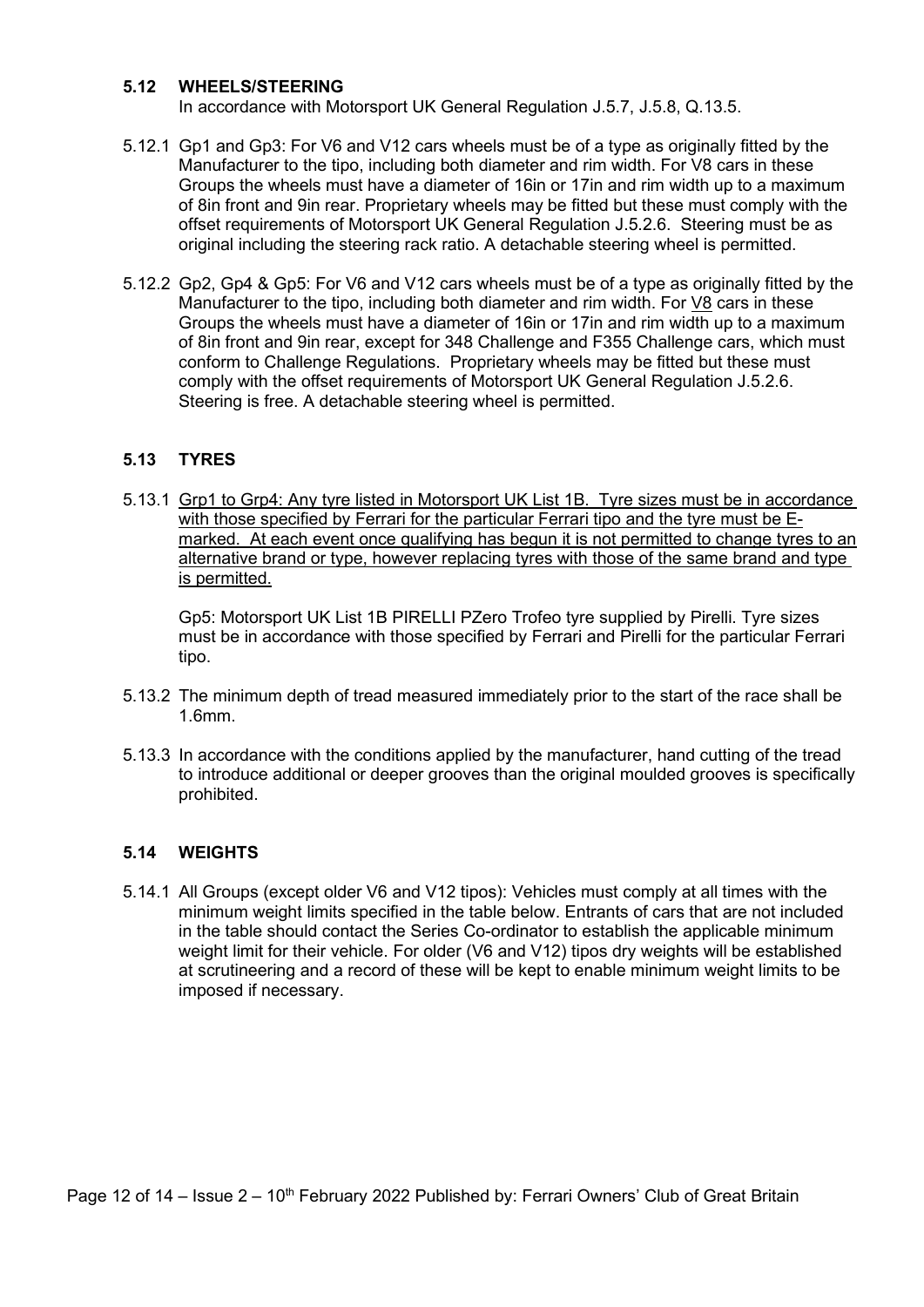Table of Minimum Weight Limits 308GTB/S, GT4 1215kg Mondial (all versions except Mondial t) 1320kg 328GTB/S 1235kg 365GT4BB 1405kg BB512: BB512i 1520kg Testarossa 1560kg Mondial t 1365kg 348 tb/ts, GTB/S 1370kg 348 Challenge 1320kg F355 1370kg F355 Challenge 1340kg Unmodified 456GT and 550 Maranello in Gp4 1590kg Modified 456GT and 550 Maranello in Gp5 1470kg

- 5.14.2 Where ballast is required to achieve the specified minimum weight this shall be securely fixed in accordance with Motorsport UK requirements so as to prevent it from becoming a safety hazard in racing conditions. If ballast is used the position of it must be indicated to the Eligibility Scrutineer when the car is examined and will be sealed by the Scrutineer prior to the race.
- 5.14.3 Gp5: Success ballast may be applied to the top three overall classified finishers in each race, which (if issued) must be carried for the next race at that event. Ballast will be supplied by the FOC and fitted in accordance with the specified fitting instructions. Ballast may be applied as follows;

1<sup>st</sup> overall: 65kg

2<sup>nd</sup> overall: 25kg

3<sup>rd</sup> overall: 10kg

 Success ballast must be removed at the end of the final race of each event and returned to the Series Eligibility Scrutineer or Series Co-Ordinator. No success ballast will be applied for Qualifying or the first race of any event.

## 5.15 FUEL TANK/FUEL

The fuel tank(s) must be located in the original location and must conform to the current Motorsport UK safety requirements (Motorsport UK General Regulation Appendix K. The original fuel tank(s) may be replaced with a safety fuel cell (Motorsport UK General Regulation K.4). Only Pump Fuel defined in Motorsport UK General Regulation B (Pump Fuel) and in accordance with Motorsport UK General Regulation J.5.13 & Q.13.8. It is not permitted to refuel during official Qualifying or Races.

## 5.16 SILENCING

In accordance with Motorsport UK General Regulation J.5.17, J.5.18 (Section 'A'). Maximum 105dbA measured at <sup>3</sup>/<sub>4</sub> maximum revs at 0.5m from the exhaust pipe.

## 5.17 NUMBERS AND SERIES DECALS

Competition numbers must be displayed in accordance with Motorsport UK General Regulation J.4.1.

5.17.1 Competitors will be issued with competition number backgrounds which must be affixed in unaltered form to the outside of their cars in the positions indicated on the diagram which will be issued to competitors prior to the first race in the Series. Competitors must also display in approved positions on a flat surface any Series decals that the FOC may supply. These decals will include Pirelli stickers which must be affixed to the front and rear on a flat surface in the correct position. The Club will supply blank plates for this purpose subject to the competitor making prior arrangements.

Page 13 of 14 – Issue  $2 - 10$ <sup>th</sup> February 2022 Published by: Ferrari Owners' Club of Great Britain